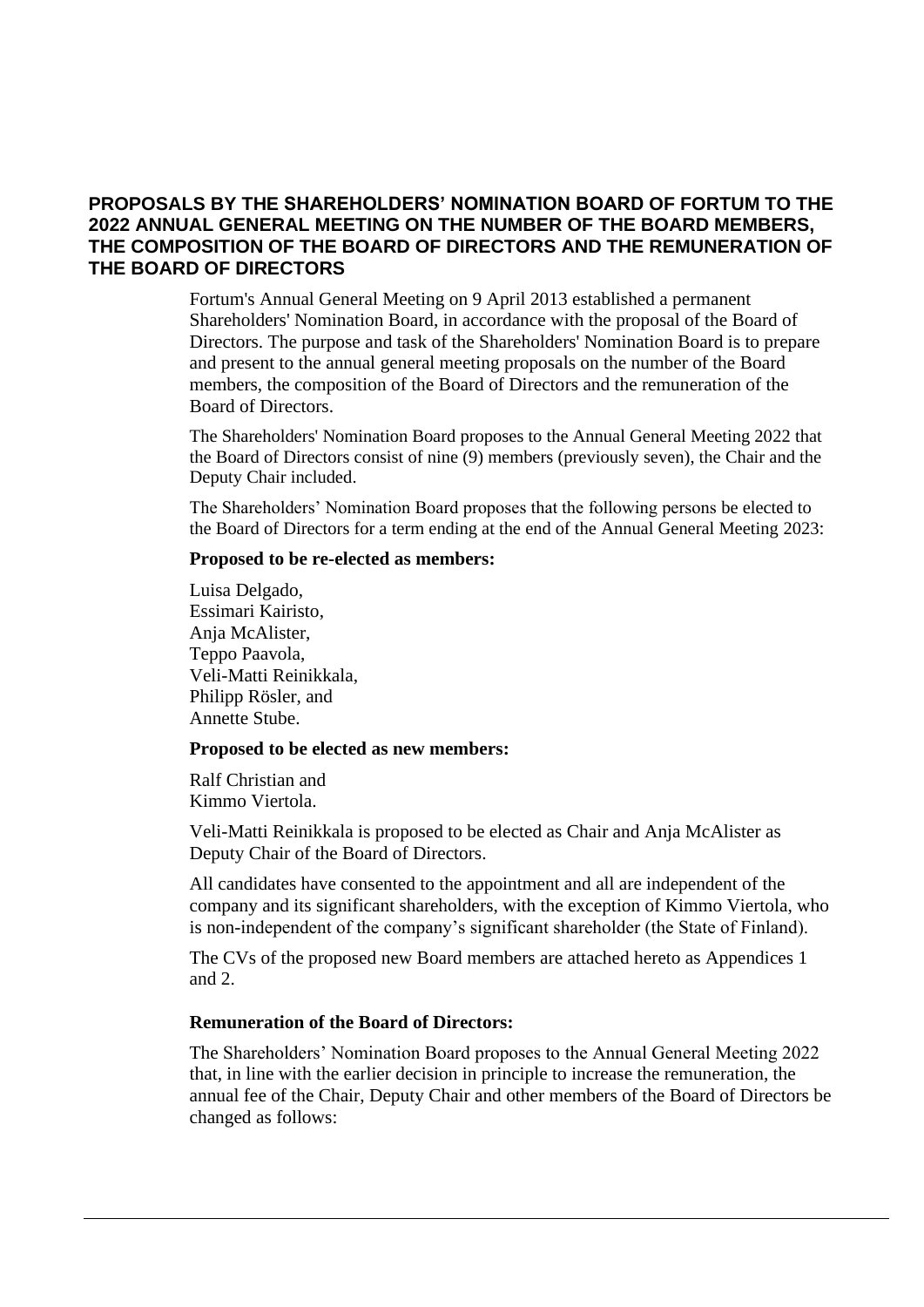Chair: EUR 88,800 (previously 77,200)/year Deputy Chair: EUR 63,300 (57,500)/year Members: EUR 43,100 (40,400)/year

Chair of the Audit and Risk Committee: EUR 63,300 (57,500)/year, in case that he/she does not simultaneously act as Chair or Deputy Chair of the Board.

In addition to the aforementioned annual fee, it is proposed as a new element to pay fixed fees for the Committee work as follows:

Member of the Audit and Risk Committee: EUR 3,000/year Chair of the Nomination and Remuneration Committee: EUR 5,000/year Member of the Nomination and Remuneration Committee: EUR 2,000/year Chair of any additional Committee established by a Board decision: EUR 5,000/year Member of any additional Committee established by a Board decision: EUR 2,000/year.

In addition, the Shareholders' Nomination proposes that the meeting fee payable to a Board member, also for the Committee meetings, be EUR 800 (600) for each meeting, or EUR 1,600 (1,200/1,800) in case the member travels to the meeting outside his/her country of residence. When a member participates in the meeting via remote connection, or for the decisions that are confirmed without convening a meeting, the meeting fee be EUR 800 (600). The travel expenses of Board members are compensated in accordance with the company's travel policy.

Further, the Shareholders' Nomination Board proposes as a new element that the annual fees for the Board work of the Board members be paid in company shares and in cash in such a way that approximately 40 % of the amount of the annual fee be payable in shares acquired on behalf and in the name of the Board members, and the remainder in cash. The company will pay the costs and the transfer tax related to the purchase of the company shares.

The shares will be acquired on behalf and in the name of the Board members within two weeks following the publication of the company's first quarter 2022 interim report. If share purchases cannot be carried out within the aforementioned schedule due to a reason related to the company or a Board member, the shares will be acquired later, or the annual fee will be paid fully in cash. The meeting fees and the fixed fees for the Committee work are proposed to be paid fully in cash.

The Shareholders' Nomination Board notes that the current proposal for the remuneration is part of the implementation of the decision in principle taken in the spring of 2021, according to which the remuneration of the Board members will be brought to the market level as part of a long-term programme to increase the remuneration.

Kimmo Viertola, Director General, Prime Minister's Office, Ownership Steering Department, acted as the Chair of the Shareholders' Nomination Board until 24 January 2022 and Maija Strandberg, Senior Ministerial Adviser, Financial Affairs, Prime Minister's Office, Ownership Steering Department, as of 25 January 2022. The members of the Shareholders' Nomination Board were Jouko Pölönen, President and CEO of Ilmarinen Mutual Pension Insurance Company, Risto Murto, President and CEO of Varma Mutual Pension Insurance Company, and the Chair of Fortum's Board of Directors Veli-Matti Reinikkala.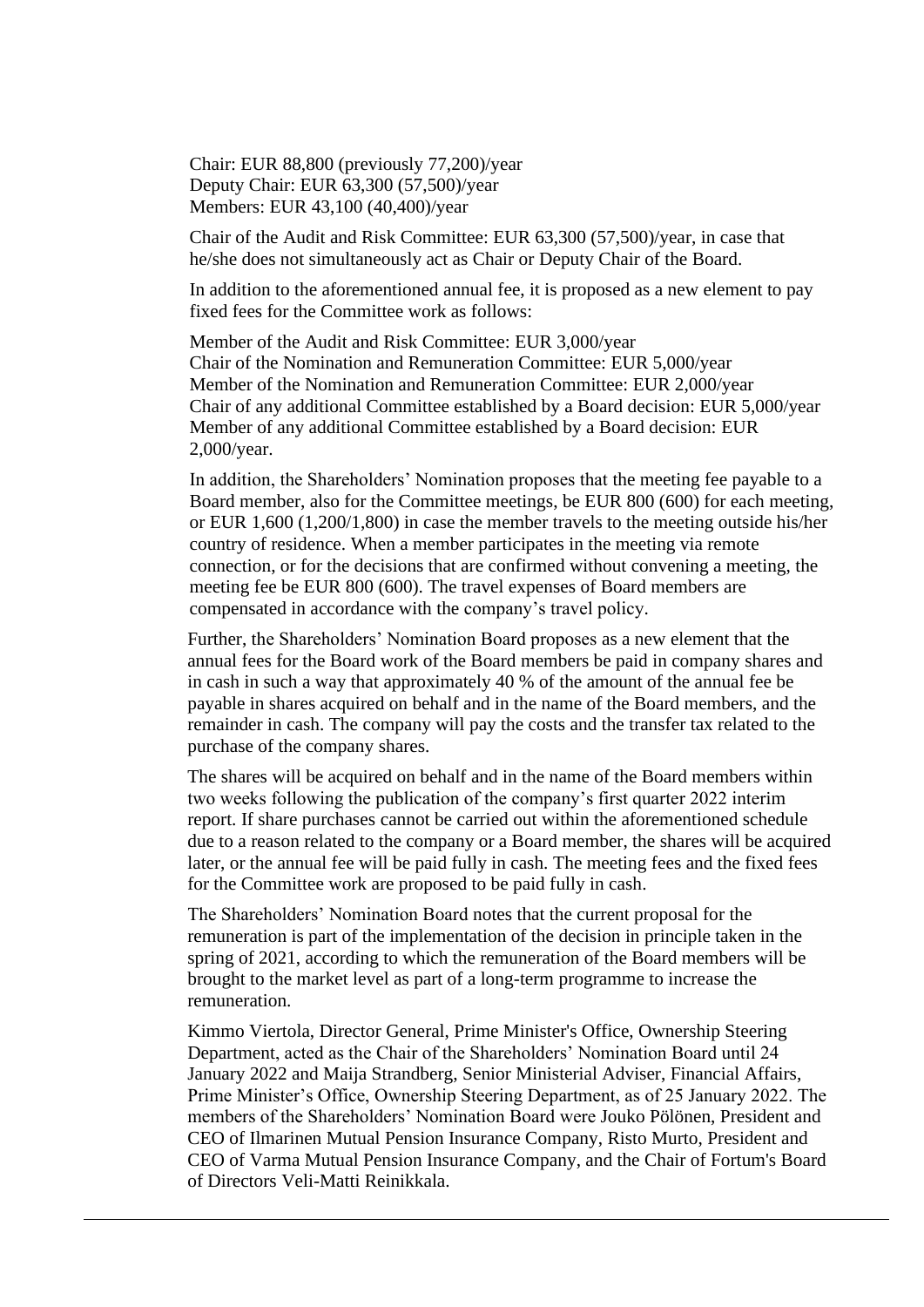Veli-Matti Reinikkala did not take part in the decision-making on the proposal regarding the Chair of the Board of Directors or the remuneration of the Board of Directors. Kimmo Viertola was no longer a member of the Shareholders' Nomination Board and did not take part in the decision-making on the proposal regarding the members of the Board of Directors or the remuneration of the Board of Directors.

25 January 2022

on behalf of the Shareholders' Nomination Board Maija Strandberg, Chair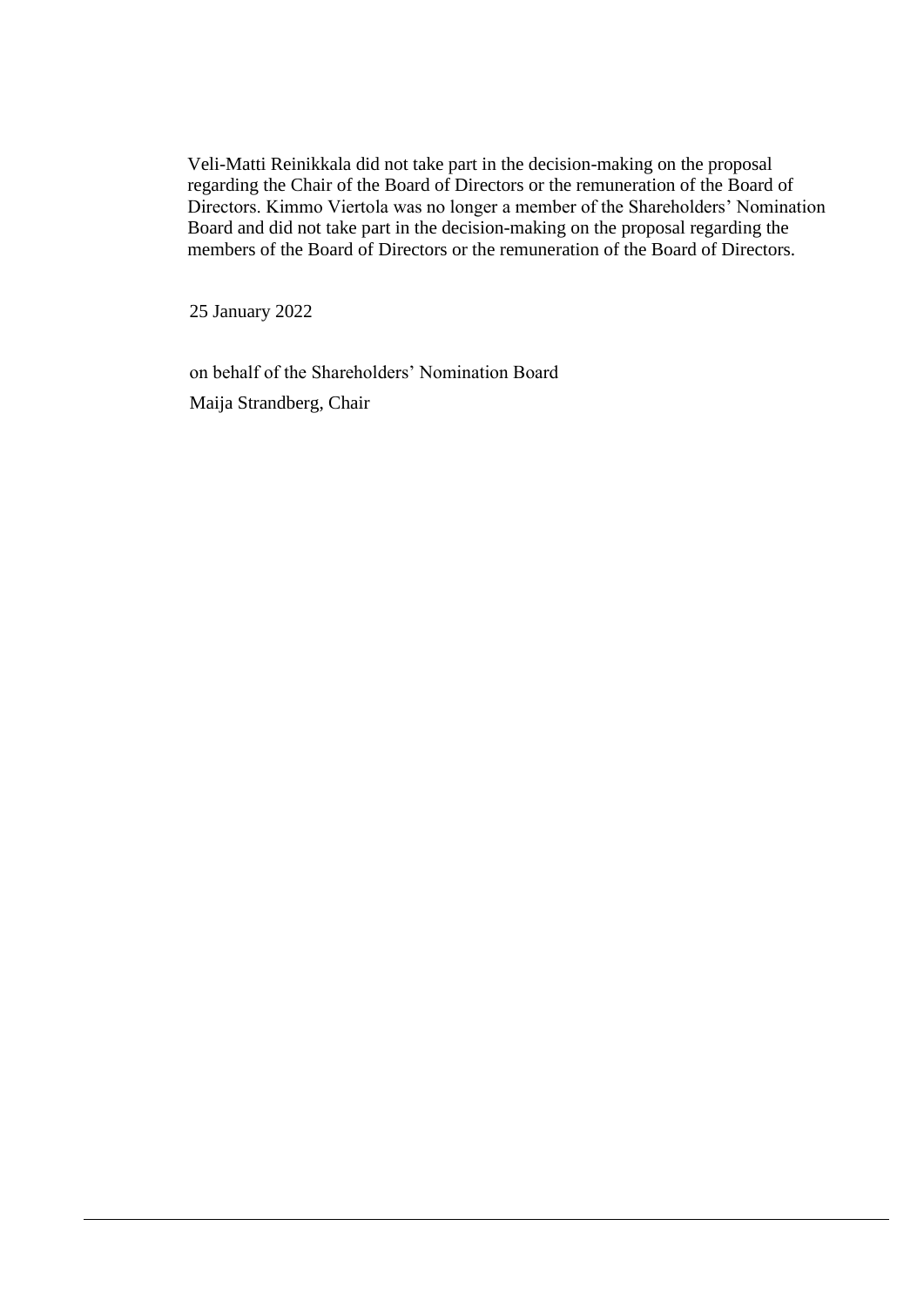# **Appendix 1: CV of the proposed new Board member**

# **Ralf Christian**

Born 1964, German citizen M.Sc., Industrial Engineering & Computer Science (Dipl. Wirtsch.Ing./OR-Informatik)

Non-executive Director

## **Primary working experience:**

Siemens AG

- Chief Executive Officer, Siemens Energy Management Division 2015−2019
- Chief Executive Officer, Siemens Low and Medium Voltage 2011−2014
- Chief Executive Officer, Siemens Power Distribution 2008−2011
- Chief Executive Officer, Siemens High Voltage Business 2004−2008
- Several positions in Automation & Drives and Corporate Strategy and Research 1989−1998

General Electric Company

- General Manager, Low Voltage Products & Systems, GE Industrial, Barcelona, Spain 2001−2004
- General Manager, GE Procond Electronics, Belluno, Italy 1999−2001
- General Manager, Global Development Function, GE Industrial, Barcelona 1998−1999